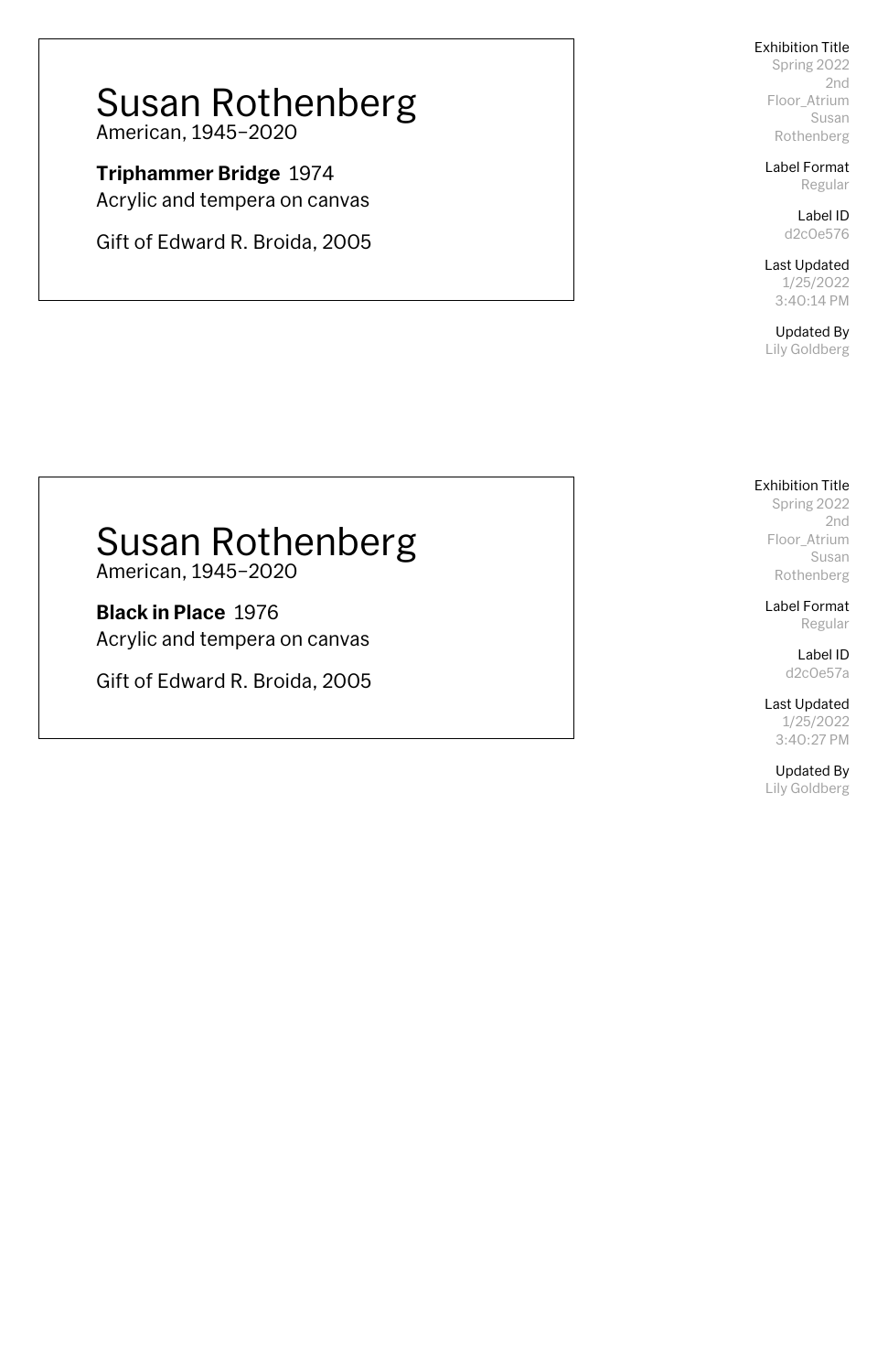Spring 2022 2nd Floor\_Atrium Susan Rothenberg

Label Format Regular

> Label ID d2c0e57e

Last Updated

3/4/2022 4:01:05 PM

Updated By

Jackie Neudorf

## Susan Rothenberg American, 1945–2020

**Axes** 1976 Acrylic, gesso, charcoal, and pencil on canvas

Purchased with the aid of funds from the National Endowment for the Arts, 1977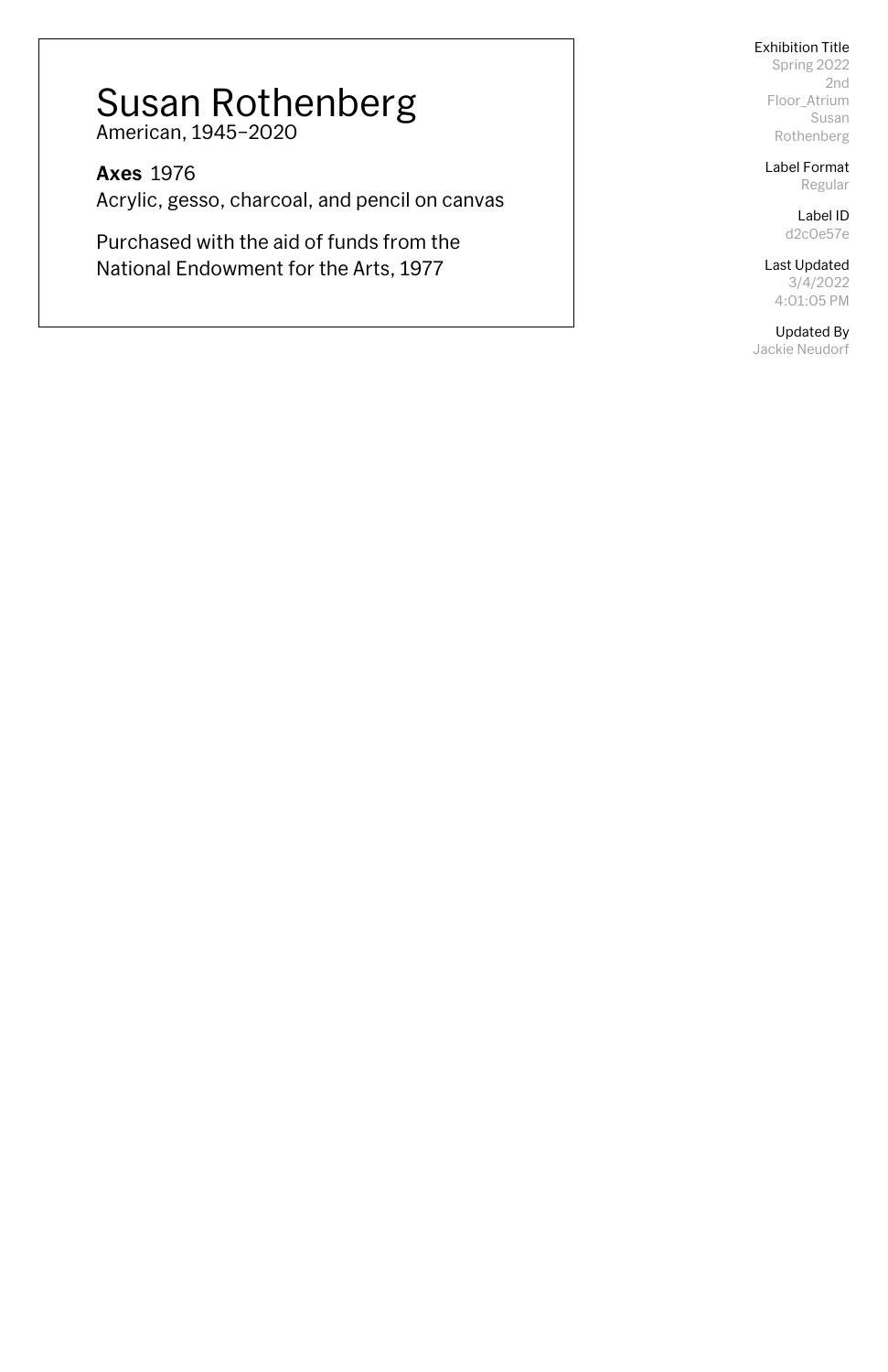Spring 2022 2nd Floor\_Atrium Susan Rothenberg

Label Format Regular

> Label ID d2c0e582

Last Updated 2/4/2022 8:56:58 PM

Updated By Jackie Neudorf

## Susan Rothenberg American, 1945–2020

LEFT TO RIGHT:

**1, 2, 3, 4, 5, 6** 1988 Oil on wood, six panels

Gift of UBS, 2002

## Exhibition Title

Spring 2022 2nd Floor\_Atrium Susan Rothenberg

Label Format Regular

> Label ID d2c0e586

Last Updated

1/25/2022 3:39:36 PM

Updated By Lily Goldberg

## Susan Rothenberg

American, 1945–2020

**Biker** 1985 Oil on canvas

Gift of UBS, 1986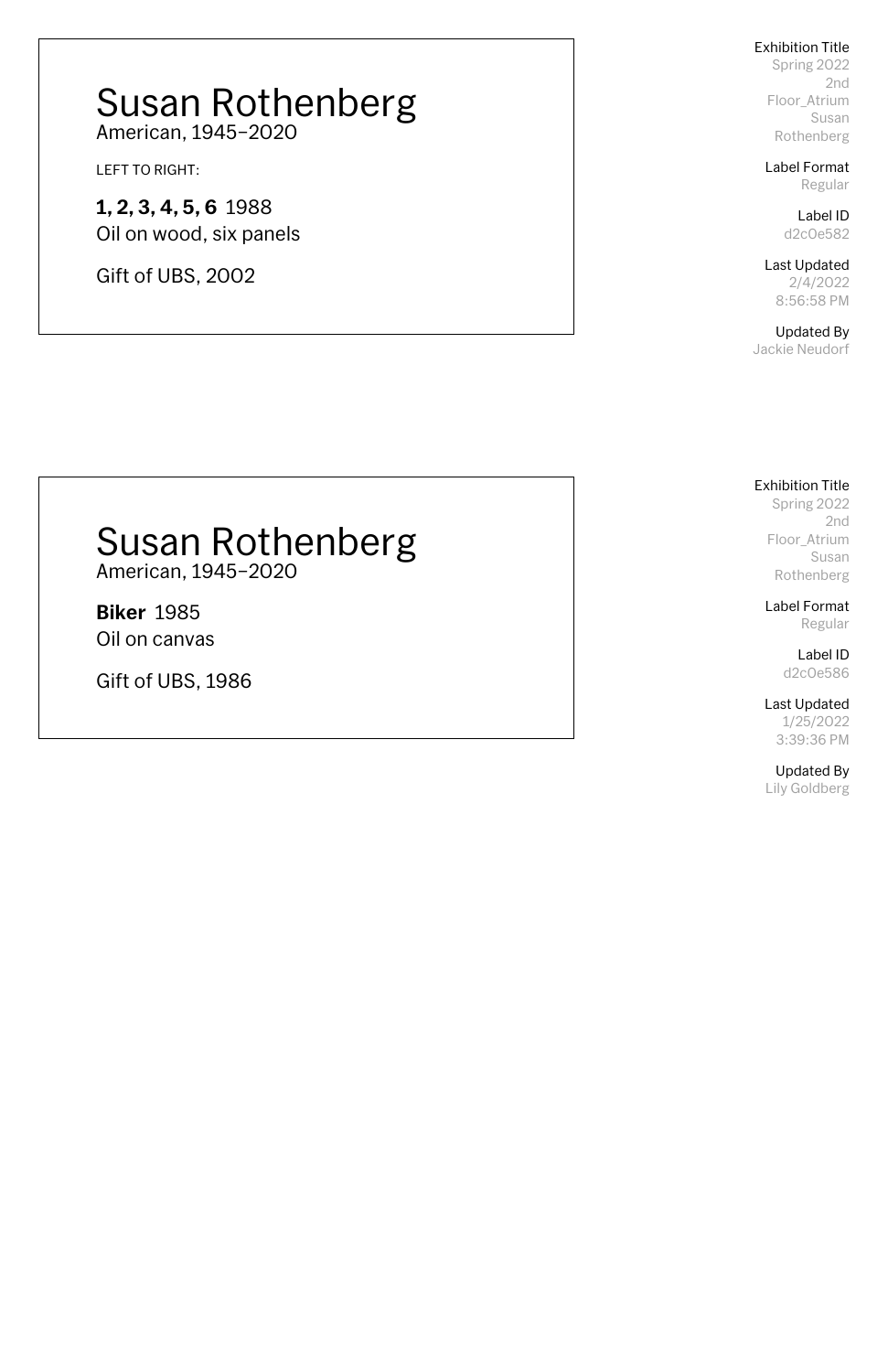Spring 2022 2nd Floor\_Atrium Susan Rothenberg

Label Format Regular

> Label ID d2c0e58a

Last Updated

1/25/2022 3:40:39 PM

Updated By

Lily Goldberg

# Susan Rothenberg

American, 1945–2020

**Green Bar** 2008 Oil on canvas

Gift of Agnes Gund, 2009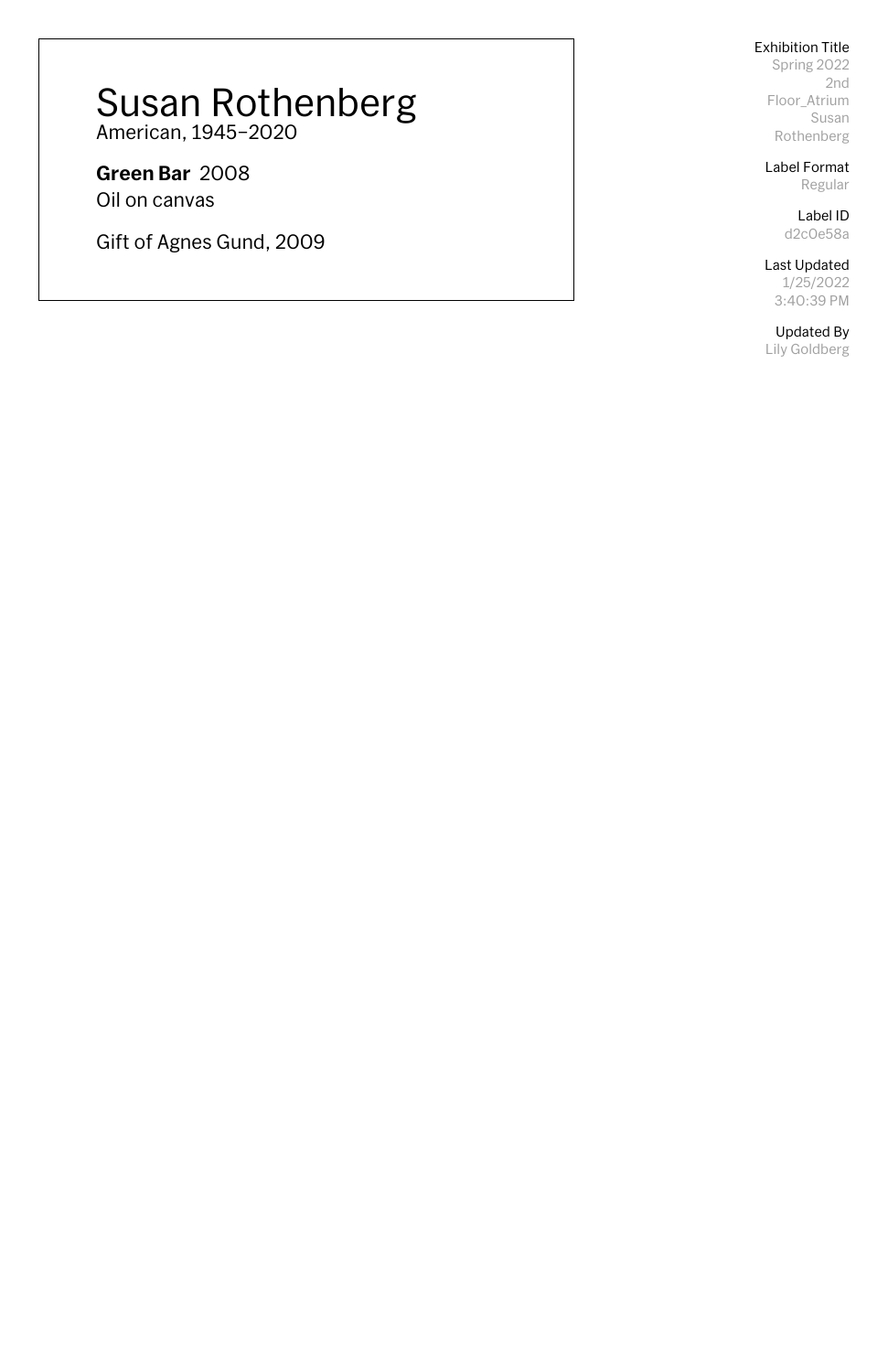Spring 2022 2nd Floor\_Atrium Susan Rothenberg

Label Format Regular

> Label ID d2c0e58e

Last Updated 2/22/2022 9:13:43 PM

Updated By Jackie Neudorf

## Susan Rothenberg American, 1945–2020

**Dogs Killing Rabbit** 1991–92

Oil on canvas

Gift of UBS, 2002

Exhibition Title

Spring 2022 2nd Floor\_Atrium Susan Rothenberg

Label Format Regular

> Label ID d6328e28

Last Updated 3/9/2022 5:39:18 PM

Updated By Christie Zhong

In 1973 Rothenberg found herself doodling a horse on a piece of canvas. She shortly began a series of paintings featuring a single horse, which, although representational, served as opportunities for the artist to experiment with abstraction. "I think it was a surrogate for dealing with a human being, but at the same time it was neutral enough and I had no emotional relationship to horses," Rothenberg said of her horse motif. "The horse was just a quiet image. I was able to stick to the philosophy of the day—keeping the painting flat and anti-illusionist—but I also got to use this big, soft, heavy, strong, powerful form."